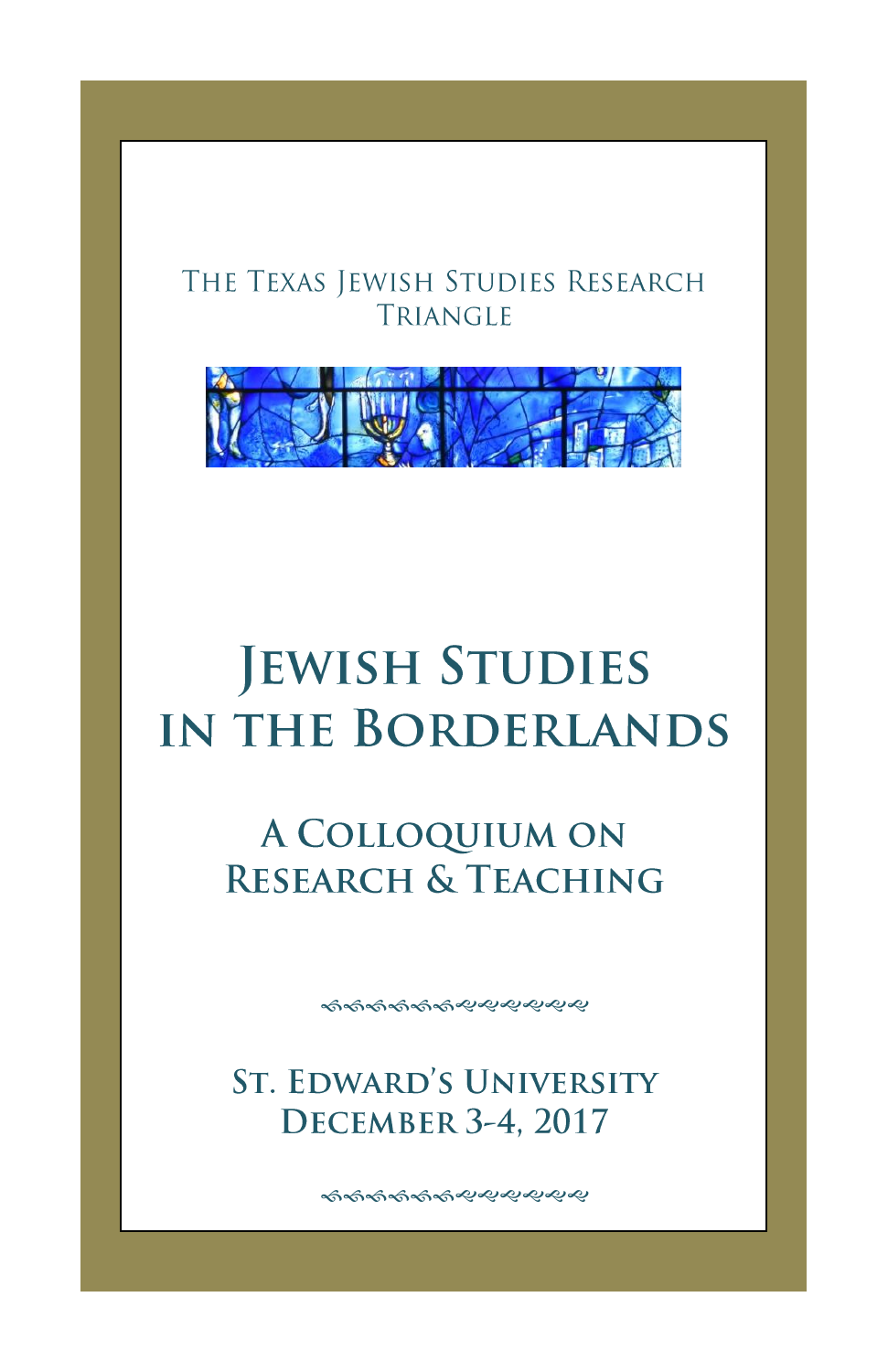**Welcome to the fourth colloquium of the Texas Jewish Studies Research Triangle! St. Edward's University, in conjunction with the University of Texas at Austin, is pleased to host this meeting on Jewish Studies in the Borderlands.** 

ଈଈଈଈୡୡ**୰**ଈଈଈଈ

### **Program**

#### **Sunday, December 3**

11:30 am -12:45 pm Fleck Hall 305 Luncheon

1:00 pm – 1:45 pm Fleck Hall 305 Session I: Borderlands and the Holocaust

Tatjana Lichtenstein (Schusterman Center for Jewish Studies, University of Texas at Austin): Intimacy and Persecution: Jews, Non-Jews, and the Holocaust in the Bohemian Lands

1:45 pm-2:00 pm Fleck Hall 305 Coffee break

2:00 pm-4:00 pm Fleck Hall 305 Session II: Borderlands Past and Present

Edward B. Westermann, Texas A&M University-San Antonio, *Hitler's Ostkrieg and the Indian Wars: Comparing Genocide and Conquest* -- A Transnational Borderland Comparison

 Alyssa Reiman, University of Michigan, Boundaries of Belonging: Livornese Jews and the Meaning of Italian Citizenship in Egypt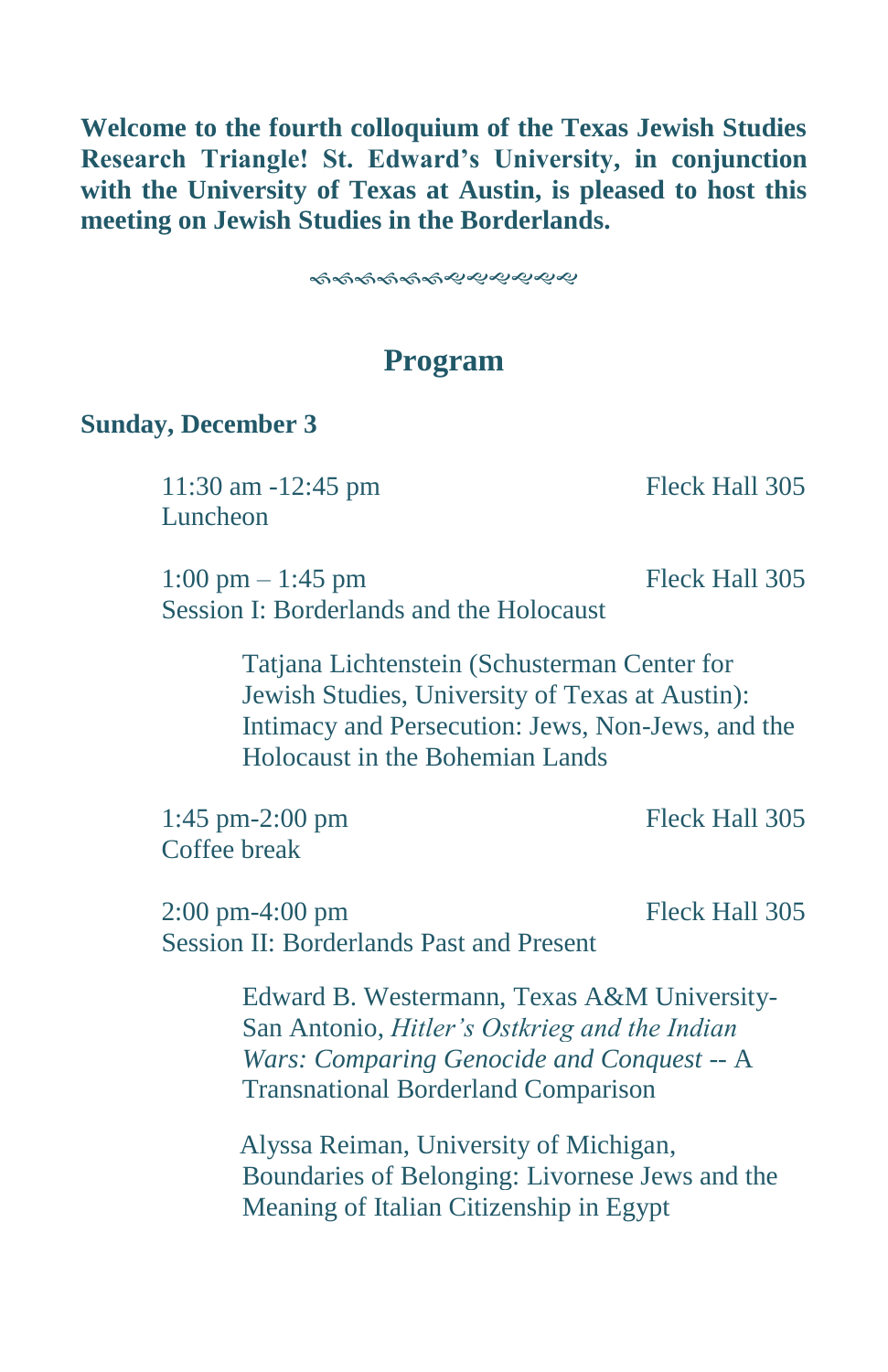Mark A. Goldberg, University of Houston, On the Borders of American Jewishness: Jewish Latina/os and Historical Storytelling

Daniel Conway, Texas A&M University, How the Unthinkable Becomes Tolerable: Science Fiction and Genocide Studies

4:00 pm-4:30 pm JBWN Atrium Wine and Cheese Reception

4:30 pm-6:00 pm JBWS 180 Session III: Borderlands and Pedagogy: Teaching Judaism in Permeable Contexts

> Alan Astro, Trinity University Teaching Yiddish Language, Culture and Film

Emma Woelk, St. Edward's University Teaching Zionism in the German Context

Victoria Aarons, Trinity University Teaching Jewish Graphic Novels

Break 6:00-6:45 pm

Sunday 7:00-9:00 pm Dinner at Hyde Park Bar and Grill Westgate (4521 West Gate)

#### **Monday, December 4**

7:00 am-8:30 am Breakfast at hotel

9:00 am-10:00 am Fleck Hall 305 Session IV: Future Meetings of the Texas Jewish Studies Research Triangle and Student Conference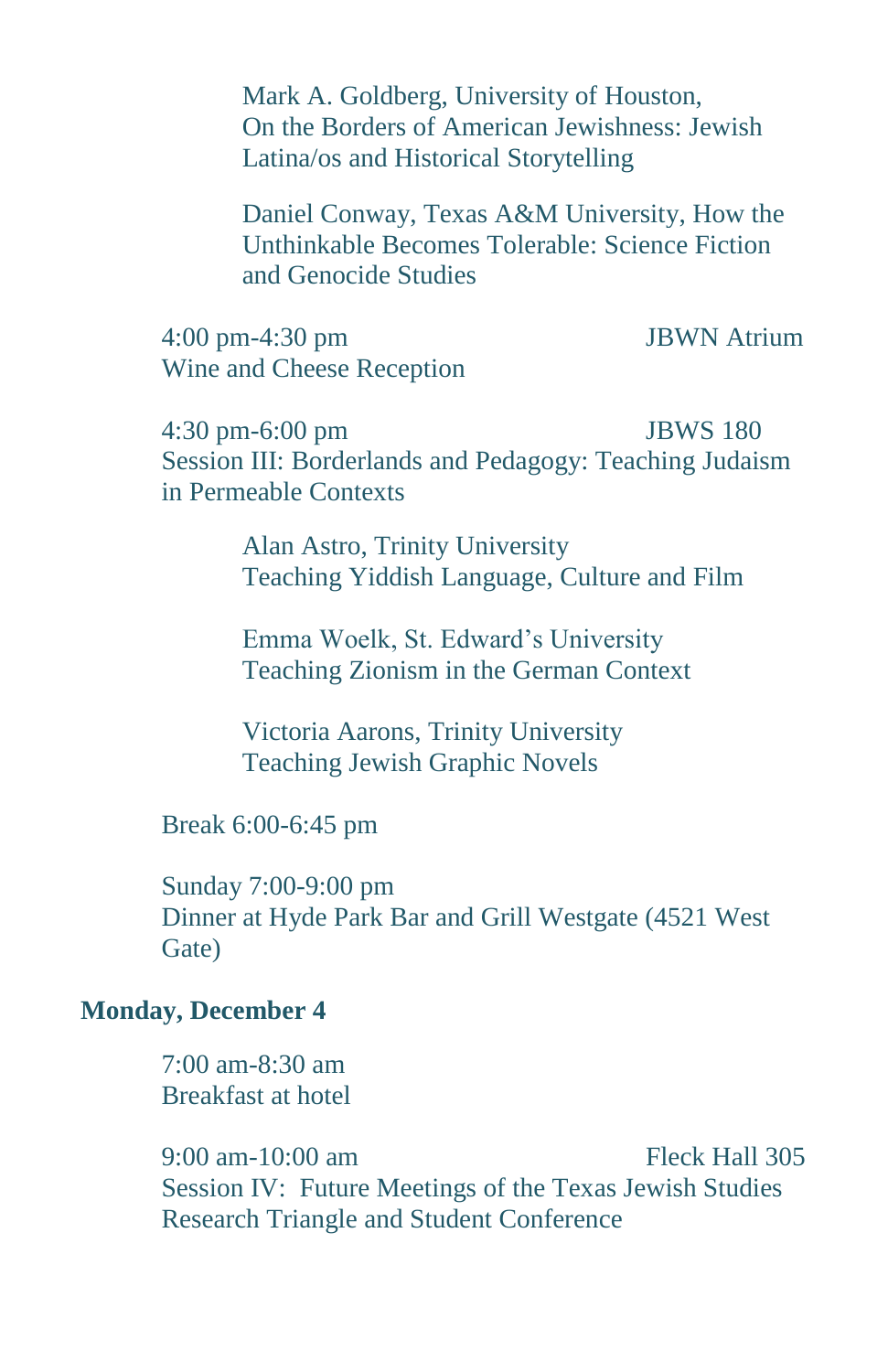10:00 am-11:00 am Fleck Hall 305 Session V: Jewish Studies and the Twenty-First Century University: Recruitment and Strategies

> Tracy Manier and David Bernay, the Office of Admissions, St. Edward's University

11:30 am-1:00 pm Luncheon at South Congress Café (1600 S Congress AVE)

ക്കക്കക്കുകയയയയയ

The conference organizers would like to thank especially the following sponsors:

The American Academy of Religion

Schusterman Center for Jewish Studies, The University of Texas at Austin

Council on the Arts and Humanities, St. Edward's **University** 

The Center for Middle Eastern Studies, The University of Texas at Austin

The Religious and Theological Studies Department, St. Edward's University

Department of Religious Studies, The University of Texas at Austin

We would also like to acknowledge the assistance of Dean Sharon Nell, Prof. Tatjana Lichtenstein, Prof. Jonathan Kaplan, Prof. Melissa Weininger, Prof. Steve Rodenborn, Prof. Alex Robinson, and Dean Gary Morris. We are also indebted to Nicolette Jefferson and Sherri Defesche. Thank you!

Drs. Richard Bautch, Emma Woelk, and Kelley Coblentz Bautch